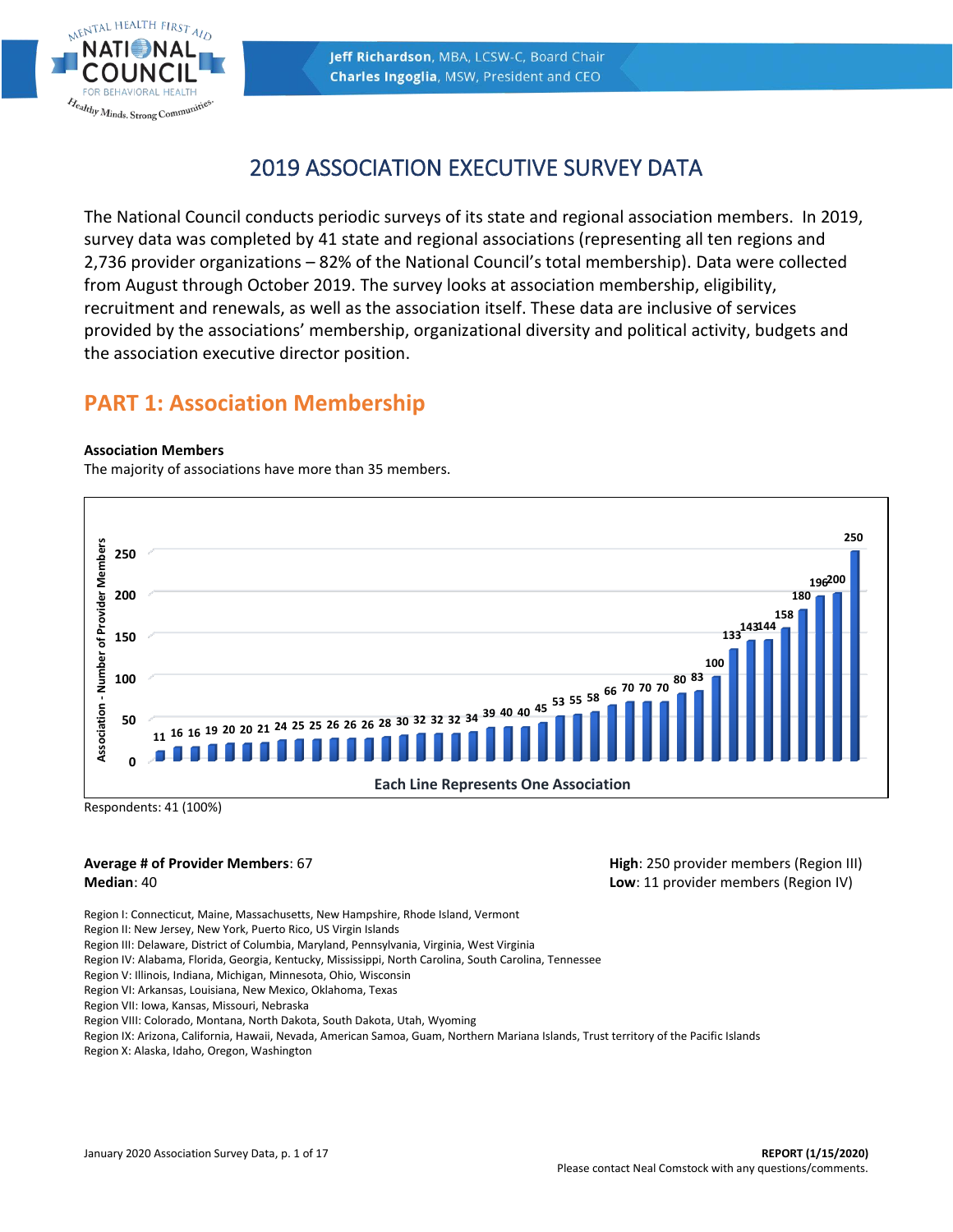

# **Affiliate, Vendor, Corporate, or Non-provider member category**

Associations were asked if they have affiliate/vendor/corporate partner members or other non-provider members. The total numbers across the 38 responding associations are presented below.

| <b>Other Member Categories</b>             | Total* |
|--------------------------------------------|--------|
| Affiliate/Vendor/Corporate partner members | 354    |
| Other Non-Provider members                 | 957    |

Respondents: 38 (93%). One outlier of 8,000 other non-provider members was removed from the calculation.

## **Total number of unduplicated individuals served by the association's members each year**



Sixty-three percent (63%) of responding associations indicated that their membership serves nearly five million unduplicated individuals annually.

## **Associations Represented by Service Type**

This chart represents the type of providers, by service type, the associations represent. Proportions represent the proportion of the total responses.



Respondents: 41 (100%)

\*Other categories include criminal justice, recovery courts, prevention coalitions, physical disabilities and aging, regional behavioral health authorities, and Tribal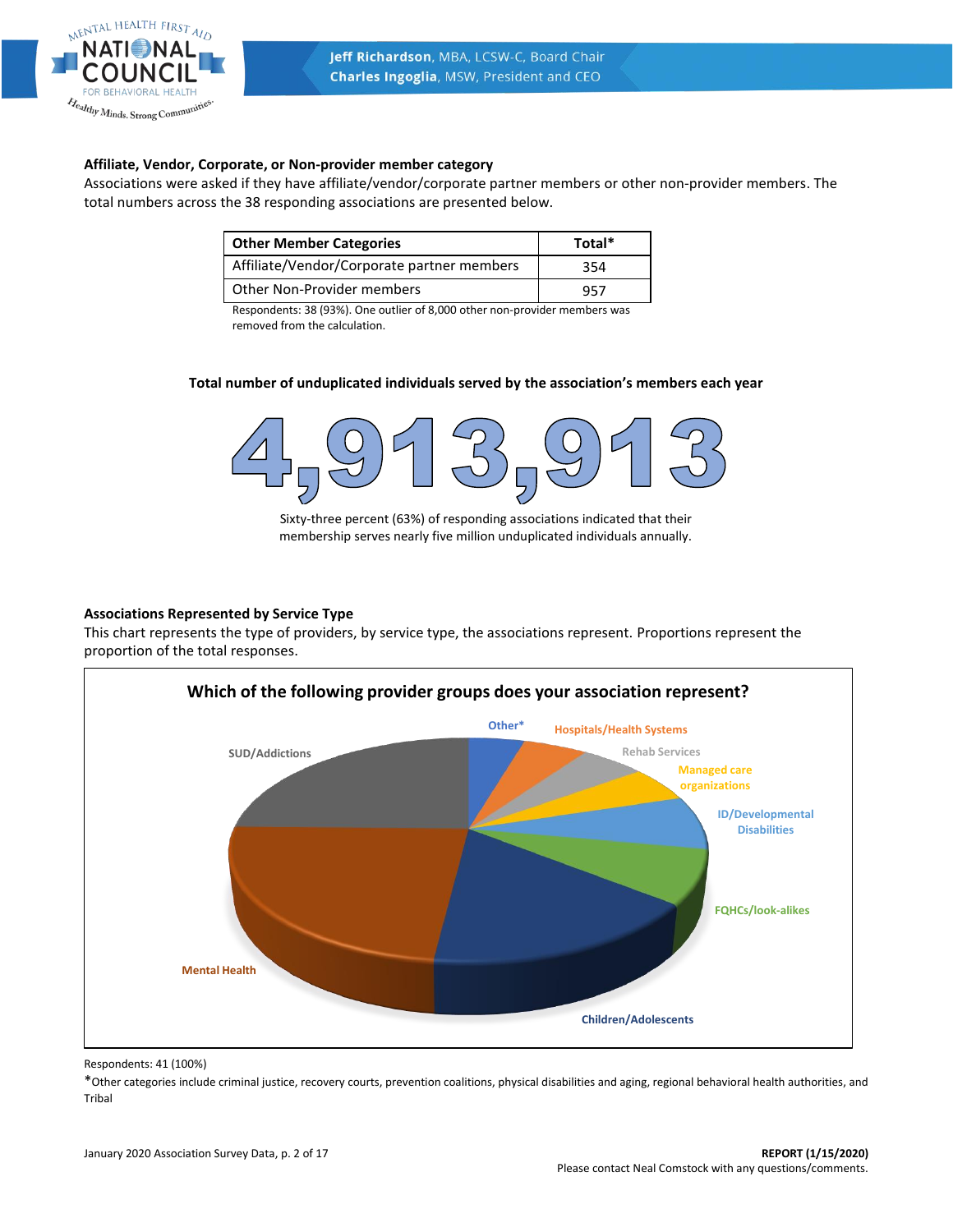

Nearly half of Associations (48%) noted that the types of provider groups the association represents (as identified above) changed over time. The following changes were reported:

| <b>Region</b>     | <b>Collated Reasons for Change in Provider Group(s)</b>                                                                                                                                                                                                                                                                                                                                                                                                                             |
|-------------------|-------------------------------------------------------------------------------------------------------------------------------------------------------------------------------------------------------------------------------------------------------------------------------------------------------------------------------------------------------------------------------------------------------------------------------------------------------------------------------------|
| <b>Region I</b>   | More mental health and FQHC members reflecting efforts to integrate; We are the product of a merger in<br>2016 between an organization focused on providers and one that had fewer providers but many other<br>organizations.                                                                                                                                                                                                                                                       |
| <b>Region II</b>  | Added Allied Membership category; Broader now; New types of groups, like CCBHCs                                                                                                                                                                                                                                                                                                                                                                                                     |
| <b>Region III</b> | Addiction services became a much more significant focus beginning 2014 when addiction services came under<br>our Department of Behavioral Health; Membership has grown by 25% in last 3 years. Incoming members<br>largely in SUD and child welfare fields; The addition of IDD providers several years ago; The association<br>continues to grow and add divisions (Physical Disabilities and Aging is the most recent example).                                                   |
| <b>Region IV</b>  | As our state transitions our Medicaid system- our organization needs to serve the interests of treatment<br>organizations more that we have in the past. All of this happened under state contracted behavioral health<br>MCOs before- but that is now transitioning out of the state system; Decrease in number from CMHCs (from 14<br>to 11); We went from exclusively state contracted SUD (until 2012) to any state contract OR non-profit with<br>an interest in SUD advocacy. |
| <b>Region V</b>   | SUD providers came on in 2012; While Behavioral Health is our primary focus, in the last several years we<br>have added several members that provide services beyond Behavioral Health (e.g., services for the Aging,<br>Child welfare, FQHC, ID/DD, Domestic Violence).                                                                                                                                                                                                            |
| <b>Region VII</b> | Since 1983, it has gone from IDD/residential, added employment providers, then merged with the community<br>mental health centers (CMHCs) in 2007                                                                                                                                                                                                                                                                                                                                   |
| <b>Region IX</b>  | We added the MCO organizations for the integrated care contracts for general mental health/substance use<br>(GMH/SU) one year ago. We always had the Regional Behavioral Health Authorities (SMI) as members. We<br>have more members than in the past because of the changes in our behavioral health system; We have<br>increased the number of members doing only mental health and/or education services                                                                        |

Region I: Connecticut, Maine, Massachusetts, New Hampshire, Rhode Island, Vermont

Region II: New Jersey, New York, Puerto Rico, US Virgin Islands

Region III: Delaware, District of Columbia, Maryland, Pennsylvania, Virginia, West Virginia

Region IV: Alabama, Florida, Georgia, Kentucky, Mississippi, North Carolina, South Carolina, Tennessee

Region V: Illinois, Indiana, Michigan, Minnesota, Ohio, Wisconsin

Region VI: Arkansas, Louisiana, New Mexico, Oklahoma, Texas

Region VII: Iowa, Kansas, Missouri, Nebraska

Region VIII: Colorado, Montana, North Dakota, South Dakota, Utah, Wyoming

Region IX: Arizona, California, Hawaii, Nevada, American Samoa, Guam, Northern Mariana Islands, Trust territory of the Pacific Islands

Region X: Alaska, Idaho, Oregon, Washington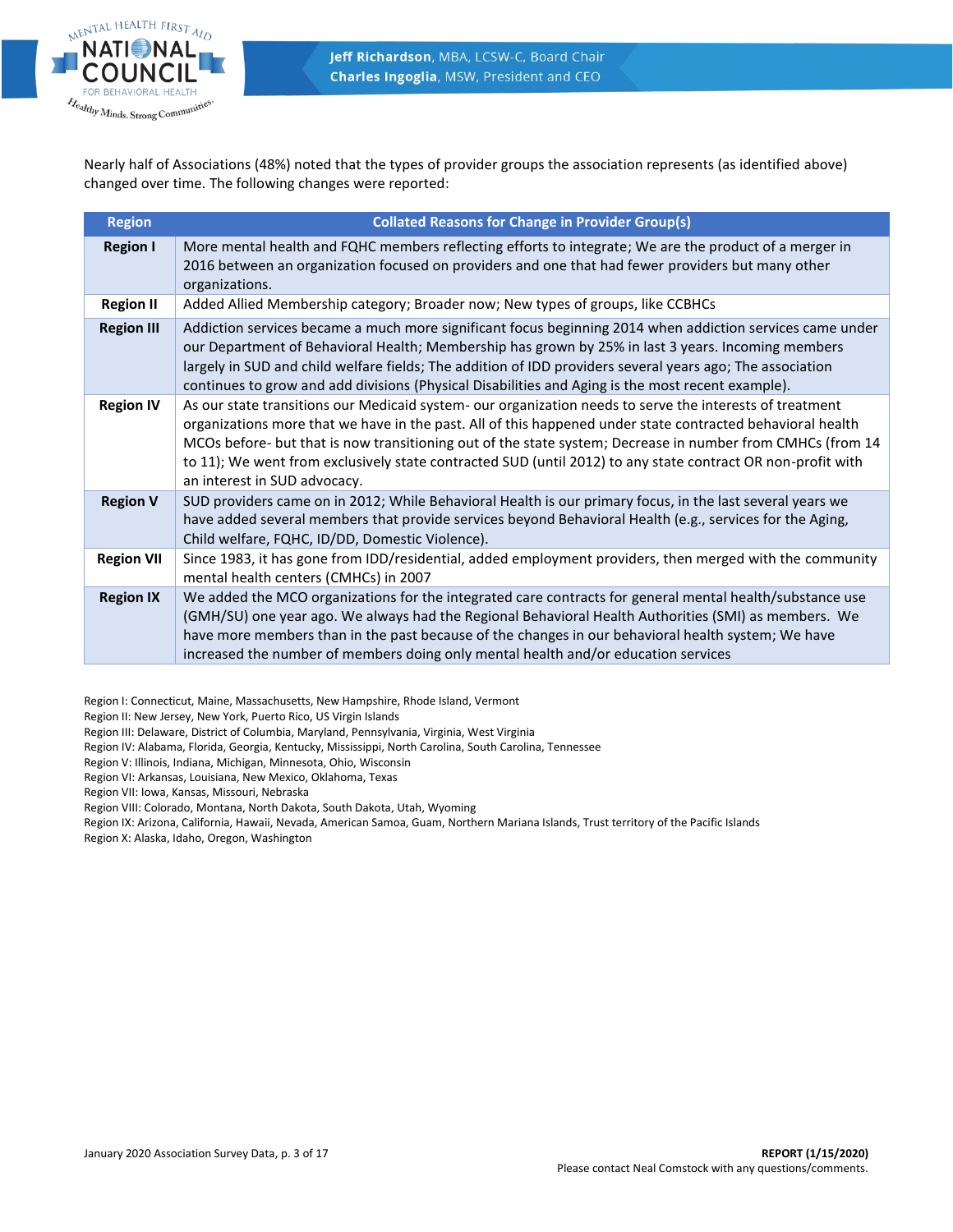

# **Managed Care**

Associations that identified as a Managed Care state (n=24) reported that the average term of the master contract with the state was between one and six years (average: 4 years).



# **Provider (Member) Type**

The associations were asked to report their provider (member) organizations' type (non-profit, for-profit, etc.). More than one option could be selected.



2019 Respondents: 39 (95%)

*\*\*Hospitals category wasn't provided until 2019 Survey*

**Do any of your members have an IPA?**

Thirty-seven percent (37%) of responding associations indicated that their members have an IPA. Of those, 77% have contracts.

37%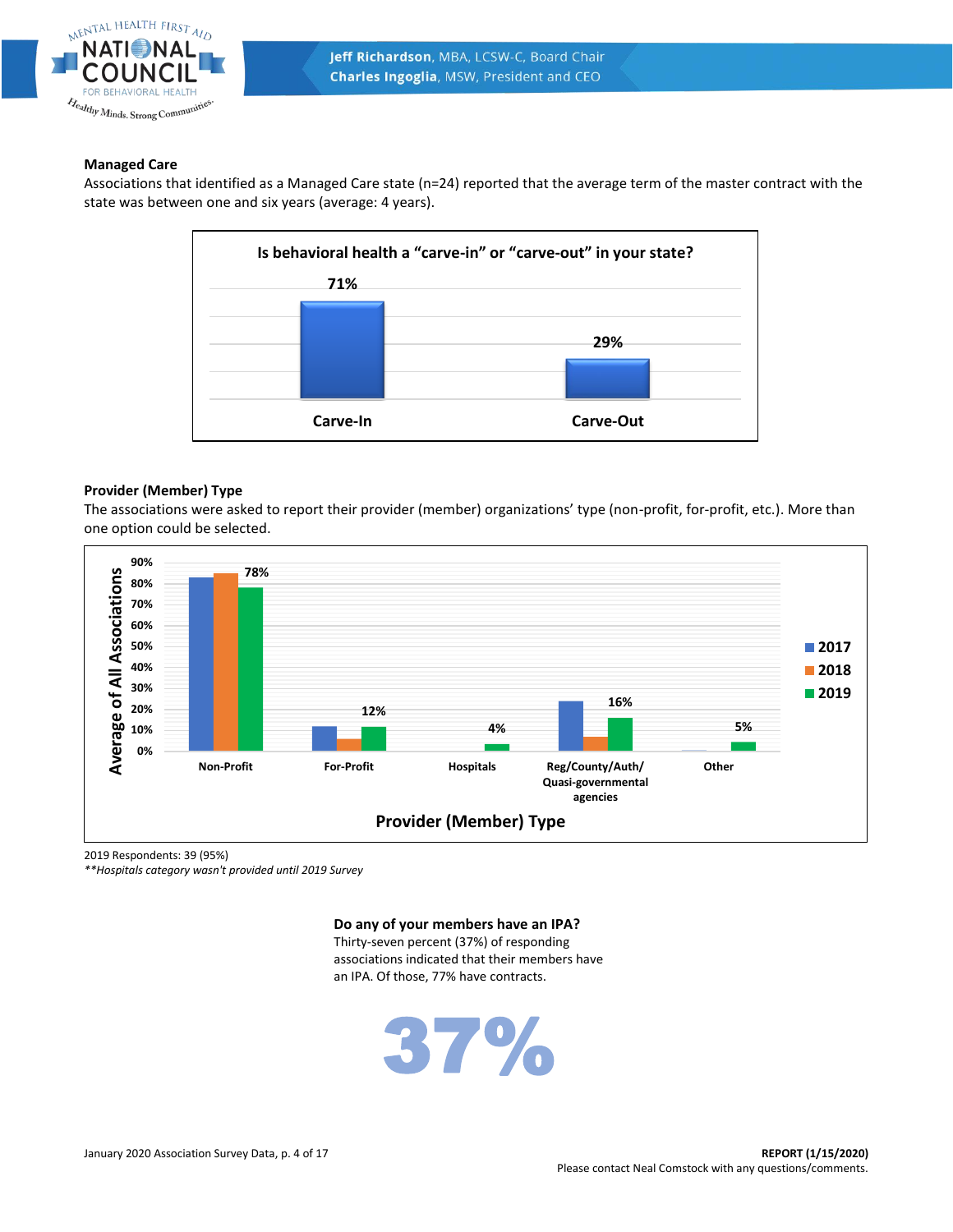

# **Member/Provider Organization Leadership: Executive Director / CEO Diversity**

This chart represents the proportion of member Executive Directors / CEOs from cultural/ethnically diverse backgrounds.

| Female                                    | 46% |
|-------------------------------------------|-----|
| African American / Black                  | 8%  |
| American Indian / Alaska Native           | 1%  |
| Asian                                     | 1%  |
| Caucasian / White                         | 82% |
| Latino / Hispanic                         | 3%  |
| Native Hawaiian or other Pacific Islander | በ%  |

Respondents: 30 (73%)

## **Payor Mix/Revenue of Member Organizations**

This chart represents the payor mix (% of organization revenue) for association members/provider organizations. Twenty-five percent of respondents noted that the revenue distribution has changed significantly over the past year (e.g., due to increased STR/SOR funding; less grants / more Medicaid and commercial insurance; shift to primarily Medicaid reimbursable services; continued push for diversification of revenue stream).



Respondents: 24 (59%)

# **Participations in Delivery or Payment Reform Initiatives**

Associations were asked if any of their members/provider organizations participate in any delivery or payment reform initiatives.



Respondents: 28 (68%)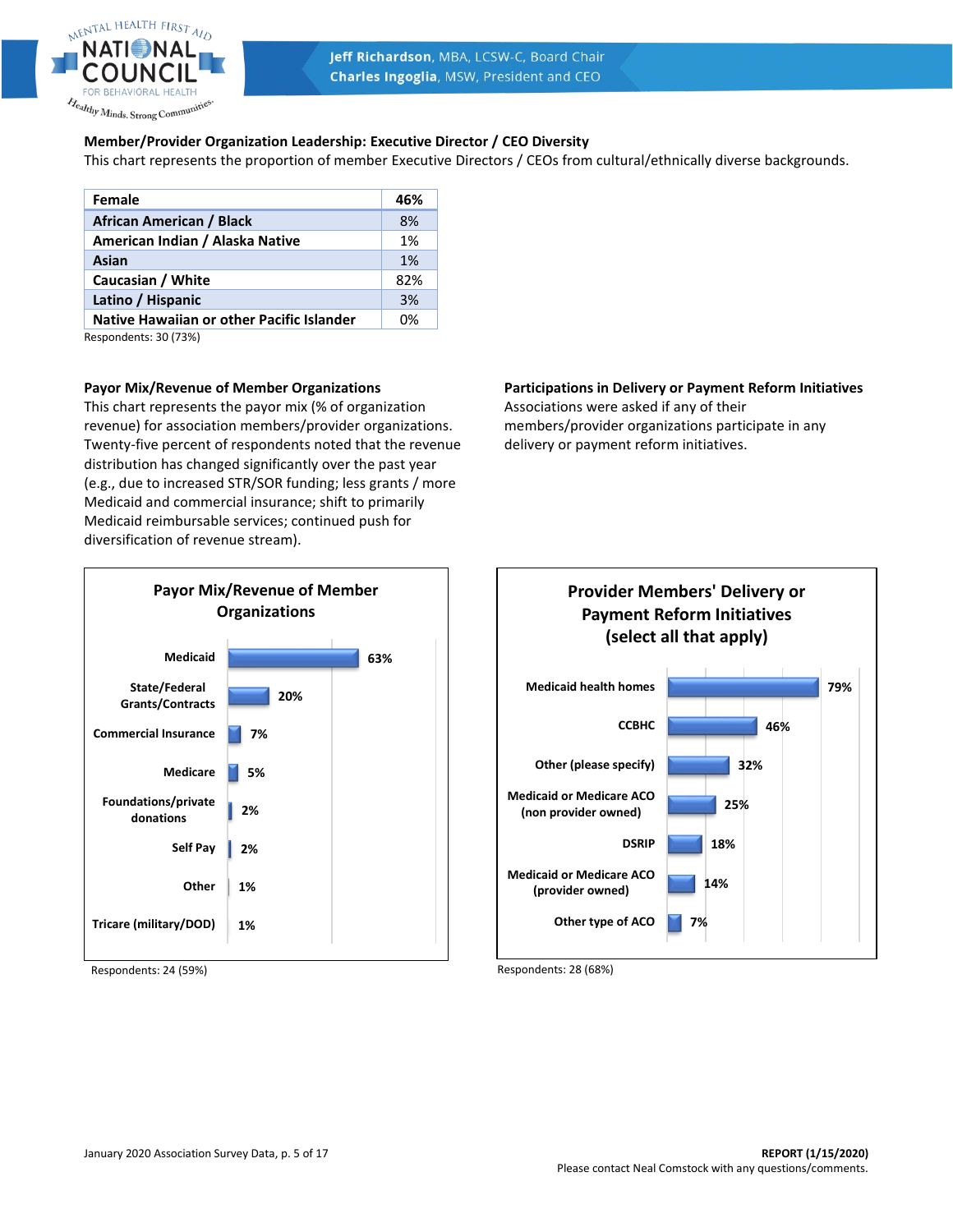

# **Association Membership Dues**



# **PART 2: Association Executive**

# **Association Members**

The majority of associations have been in their current position/role for 1-5 years.



Respondents: 36 (88%)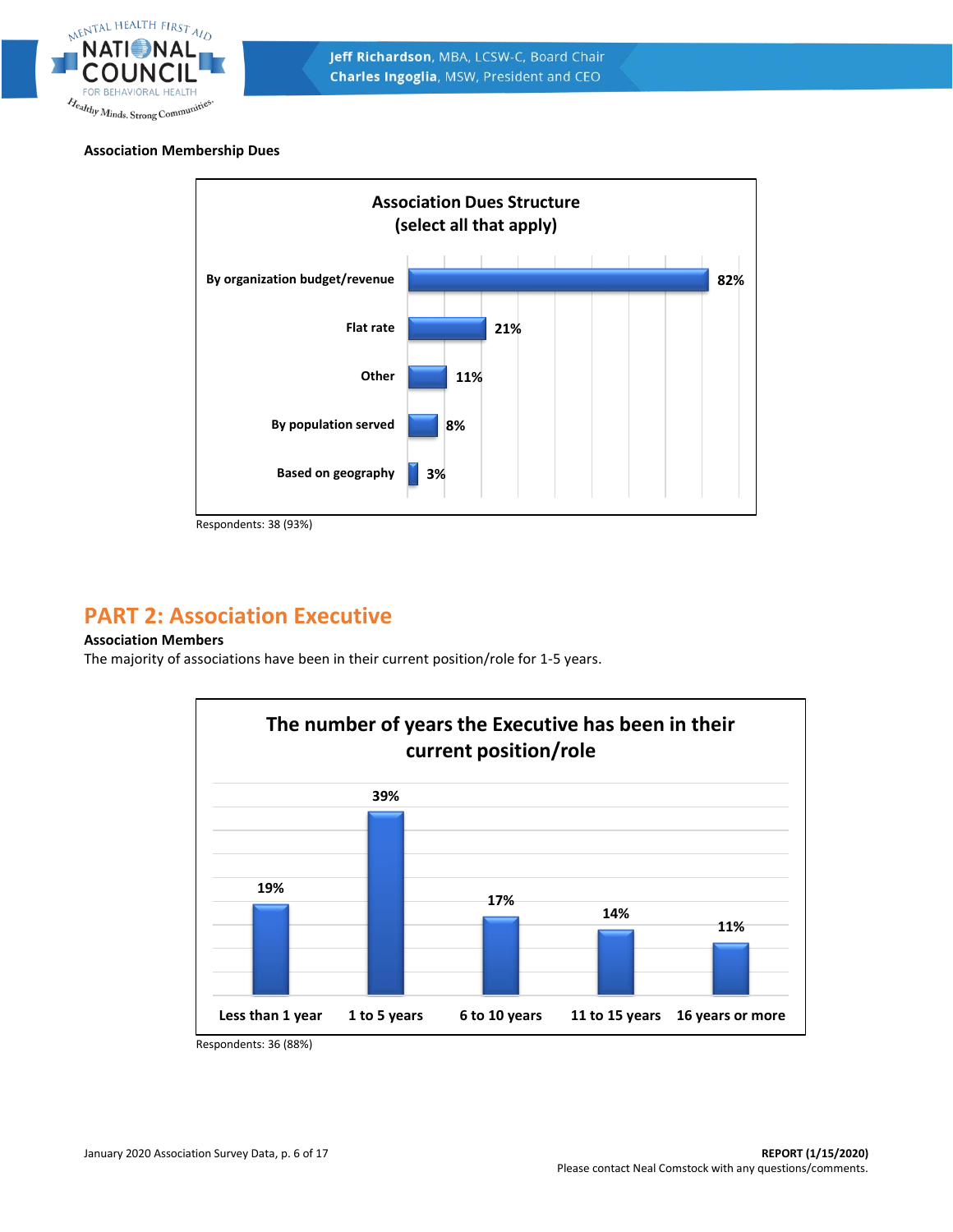

Jeff Richardson, MBA, LCSW-C, Board Chair **Charles Ingoglia, MSW, President and CEO** 

# **Association Executive Salary**

The average Association Executive's reported base annual salary is **\$129,769**



Respondents: 27 (66%)

| Region | <b>Association Executive's</b><br>average base annual salary |
|--------|--------------------------------------------------------------|
| T      | \$133,000                                                    |
| П      | \$117,500                                                    |
| Ш      | \$115,167                                                    |
| IV     | \$125,950                                                    |
| v      | \$142,000                                                    |
| VI     | $\ast$                                                       |
| VII    | \$135,333                                                    |
| VIII   | \$81,000                                                     |
| IX     | \$192,500                                                    |
| X      | \$138,500                                                    |

*\*Missing data*

Region I: Connecticut, Maine, Massachusetts, New Hampshire, Rhode Island, Vermont

Region II: New Jersey, New York, Puerto Rico, US Virgin Islands

Region III: Delaware, District of Columbia, Maryland, Pennsylvania, Virginia, West Virginia

Region IV: Alabama, Florida, Georgia, Kentucky, Mississippi, North Carolina, South Carolina, Tennessee

Region V: Illinois, Indiana, Michigan, Minnesota, Ohio, Wisconsin

Region VI: Arkansas, Louisiana, New Mexico, Oklahoma, Texas

Region VII: Iowa, Kansas, Missouri, Nebraska

Region VIII: Colorado, Montana, North Dakota, South Dakota, Utah, Wyoming

Region IX: Arizona, California, Hawaii, Nevada, American Samoa, Guam, Northern Mariana Islands, Trust territory of the Pacific Islands

Region X: Alaska, Idaho, Oregon, Washington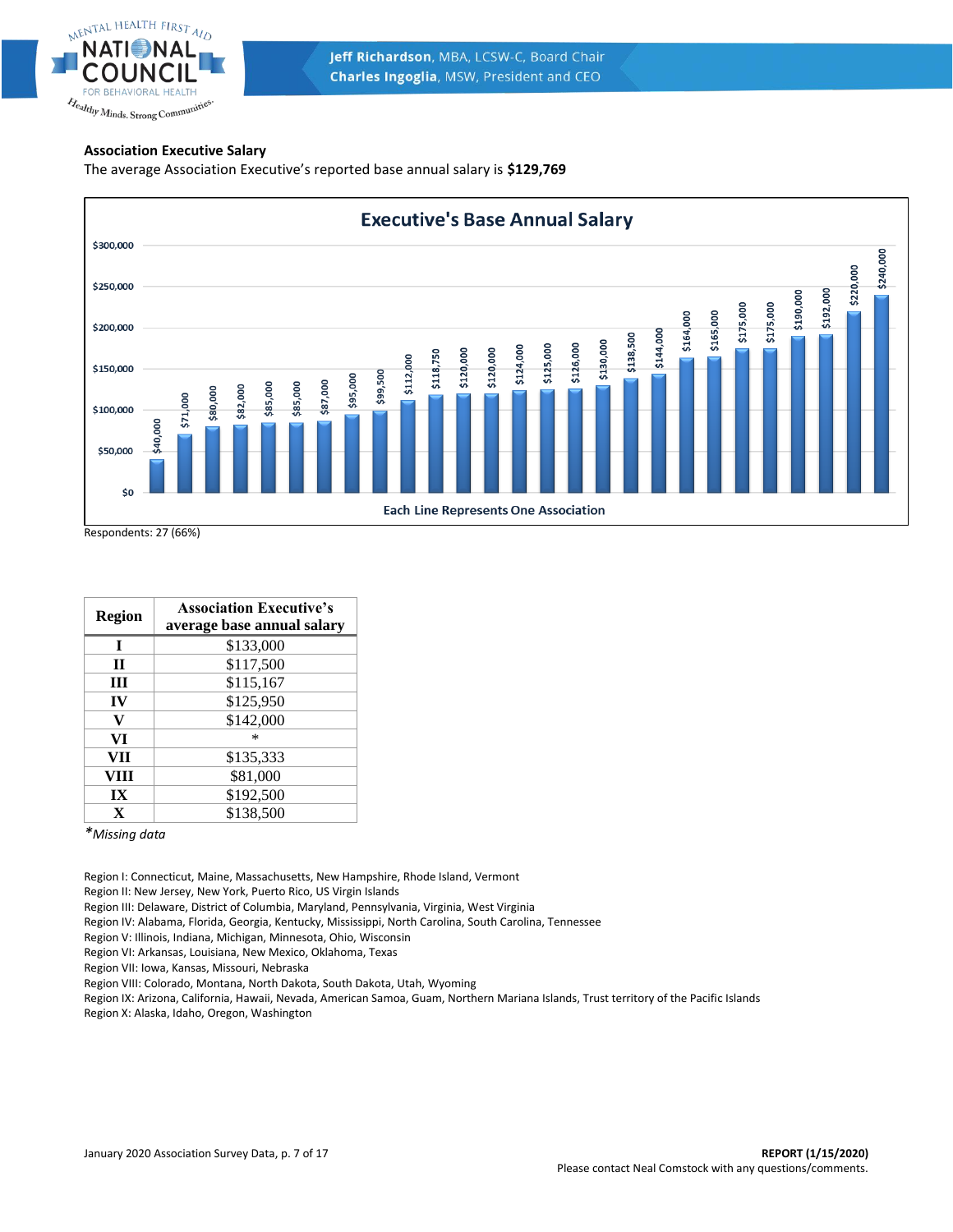

# **PART 2: Association Characteristics**



\* Other included  $501(c)4$  and  $504(c)3$ .

# **When asked why that/those IRS status(es) was/were selected, respondents noted the following:**

# **501 (c) (3) only**

| history 40 years ago                                                                                                         |
|------------------------------------------------------------------------------------------------------------------------------|
| Broader focus of work initially. Board frequently discusses status and potential need to change.                             |
| 501(c)(4) and PAC dissolved due to under-utilization.                                                                        |
| This was decided when we were founded in 1972.                                                                               |
| The bulk of our members are nonprofit.                                                                                       |
| That's how it was incorporated, and we haven't changed it.                                                                   |
| To enable the agency to apply for grants.                                                                                    |
| We were formed as a 501 (c)3 in 1967.                                                                                        |
| 501 (c) (6) only                                                                                                             |
| For our lobbying and intergovernmental work                                                                                  |
| Legal advice as to association status                                                                                        |
| Trade and lobby                                                                                                              |
| Not sure - I assume because it has been seen as a trade association                                                          |
| Our revenue is based on dues from mental health revenue                                                                      |
| 501 (c) (3) and 501 (c) (6)                                                                                                  |
| FBHA 501 (c)(3) for Association policy work and membership; Services 501 (c)(3) for foundation and state grants and          |
| contracts; Advocacy 501 (c)(6) for advocacy work                                                                             |
| Established as a non-profit to accept grants and a trade association for lobbying                                            |
| We are a 501 c 6 trade association with a wholly owned subsidiary Family Service Council of Ohio that is a 501 c 3           |
| C-6 for membership and flexible policy/political work; C-3 for services for field and access to government, grant funds, and |
| tax-deductible donations                                                                                                     |
| 501 (c) (4) only                                                                                                             |
| We are a trade association                                                                                                   |
| Selected at founding of association in 1980. NJPRA is the only State-wide association to work with a lobbying firm and we    |
| highlight that to our membership as a benefit.                                                                               |
| 501 (c) 3 only                                                                                                               |

For lobbying purposes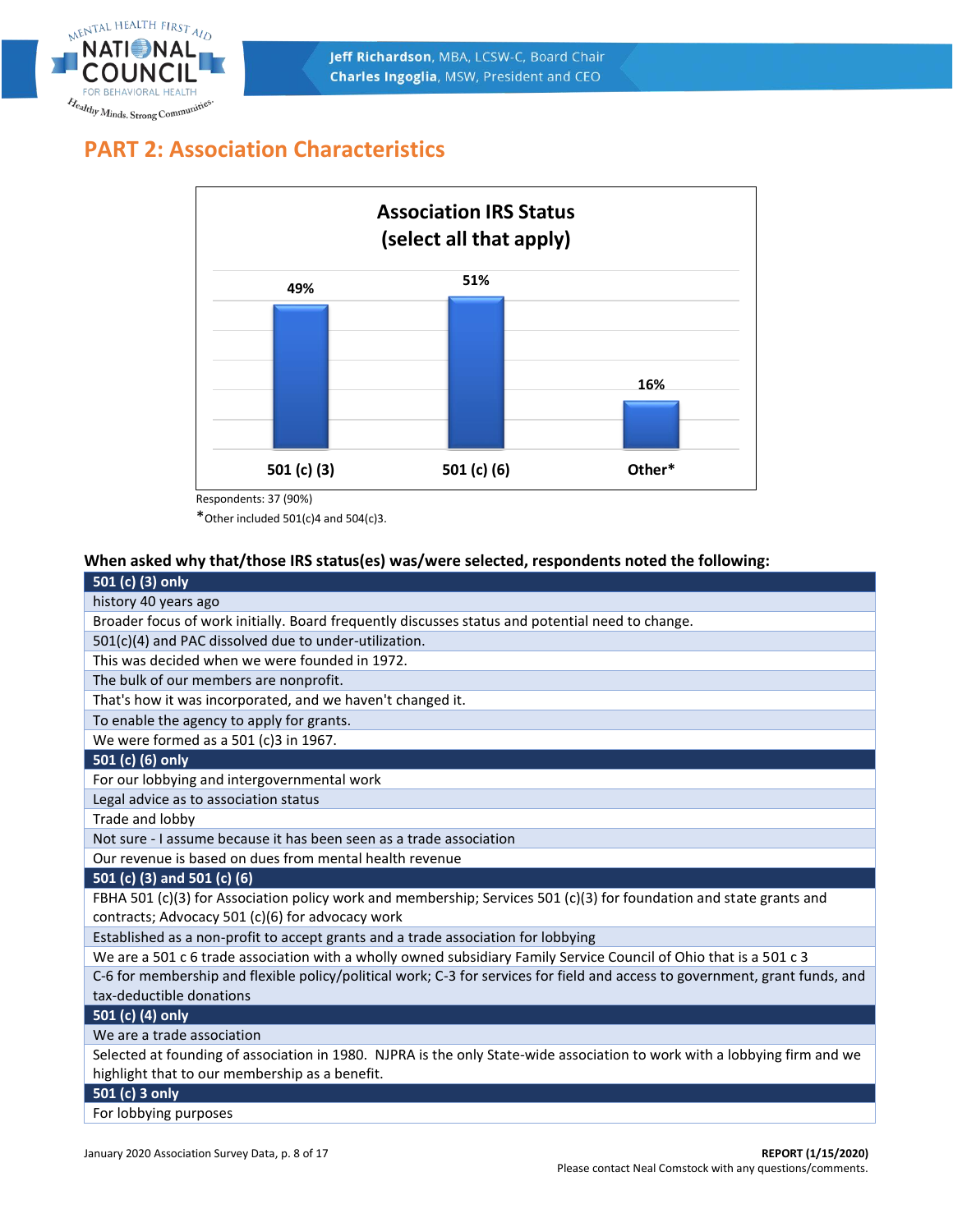

# **Association Annual Operating Budget**

The total average 2019 association budget is **\$2,229,994** (n=34). The total average 2020 association budget is **\$2,342,314** (n=30). For associations that provided budget for 2019 and 2020 (n=30), the average budget increased by \$7,447 in 2020.



# **How many total FTEs does the Association currently have? (average per organization)\***



*\* Two outliers (2,000 and 6,500) were removed from the calculation.*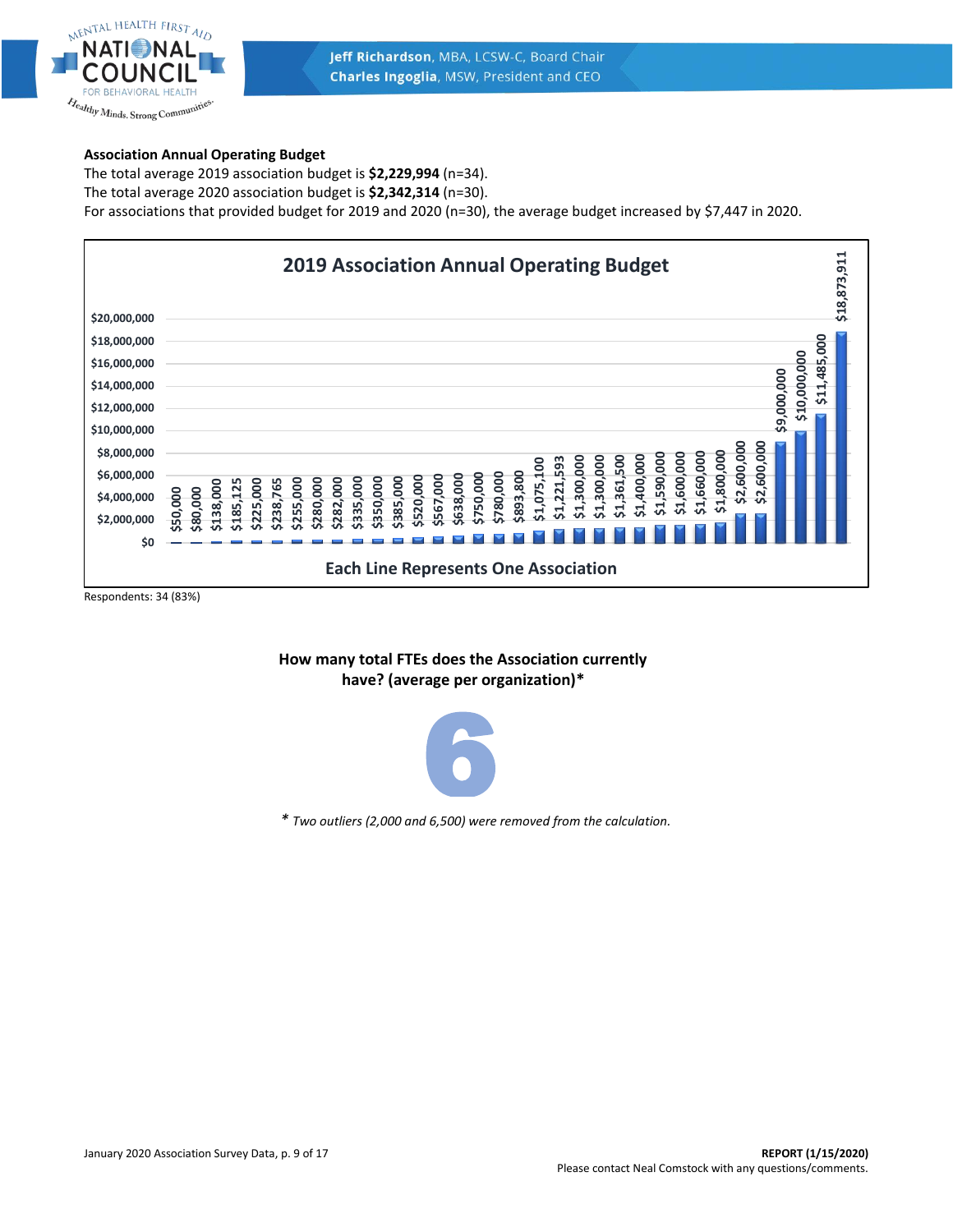

# **2019 Association Revenue Sources**

The average for all reporting association revenue source (as a percent of overall budget)



Respondents: 34 (83%)

# **Historical: Member Dues as a % of Total Revenue**

Calculating the average of all reporting associations (below), the percent of revenue from membership has remained relatively stable, with a 12% decrease from 2018 to 2019.

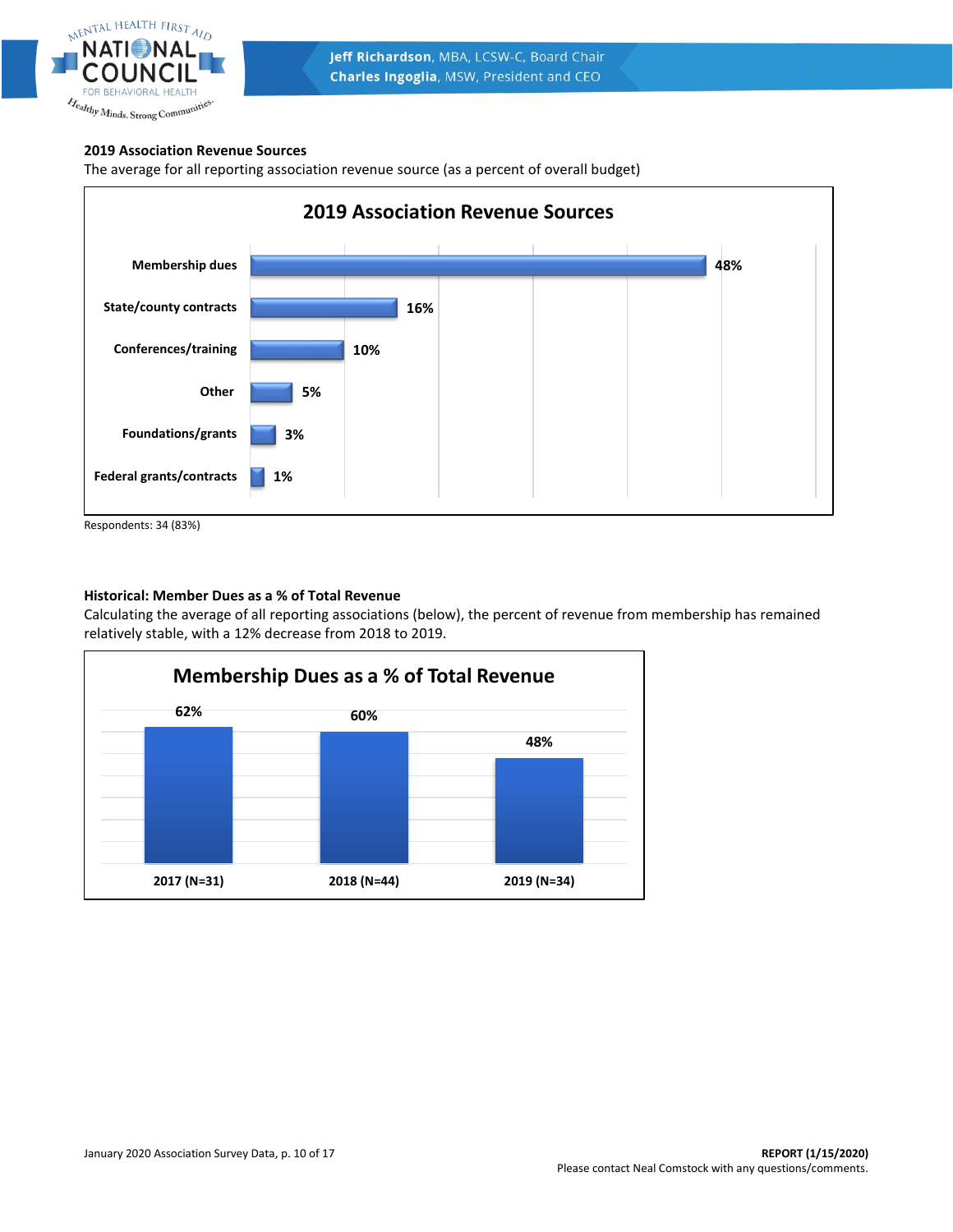

# **Changes in Association Non-Dues Revenue**

Respondents were asked if their non-dues revenue was stable, increasing, or decreasing.



Respondents: 36 (88%)

#### **Association Operations – Fundraising**

The majority of associations (86%) do not have a fundraising plan. Those that have a fundraising plan engage in:

- ➢ Diversifying and growing revenue through membership growth, affiliate/vendor income growth and event growth, as well as provider network revenue
- ➢ Developing Innovation Center, Gala, Scholarship, Research.
- $\triangleright$  Increase membership and consulting jobs
- $\triangleright$  Building out associated 501c3 as a training and TA arm of the organization and have a fund development plan to bring in \$150K in foundation/corporate funding to support this work
- ➢ Membership recruitment and retention plans.
- ➢ Planned fundraising/sponsorships for supporting events

#### **Association Operations – Board**

**How many individuals serve on the Association's Board of Directors?** Associations have an average of 19 individuals serving on the Association's Board of Directors.



Ninety-two percent of associations **do not** have a provision in the Bylaws for representation of a consumer on the Board.

More than half (65%) of associations have term limits on their board, with term limits ranging from one year to nine years.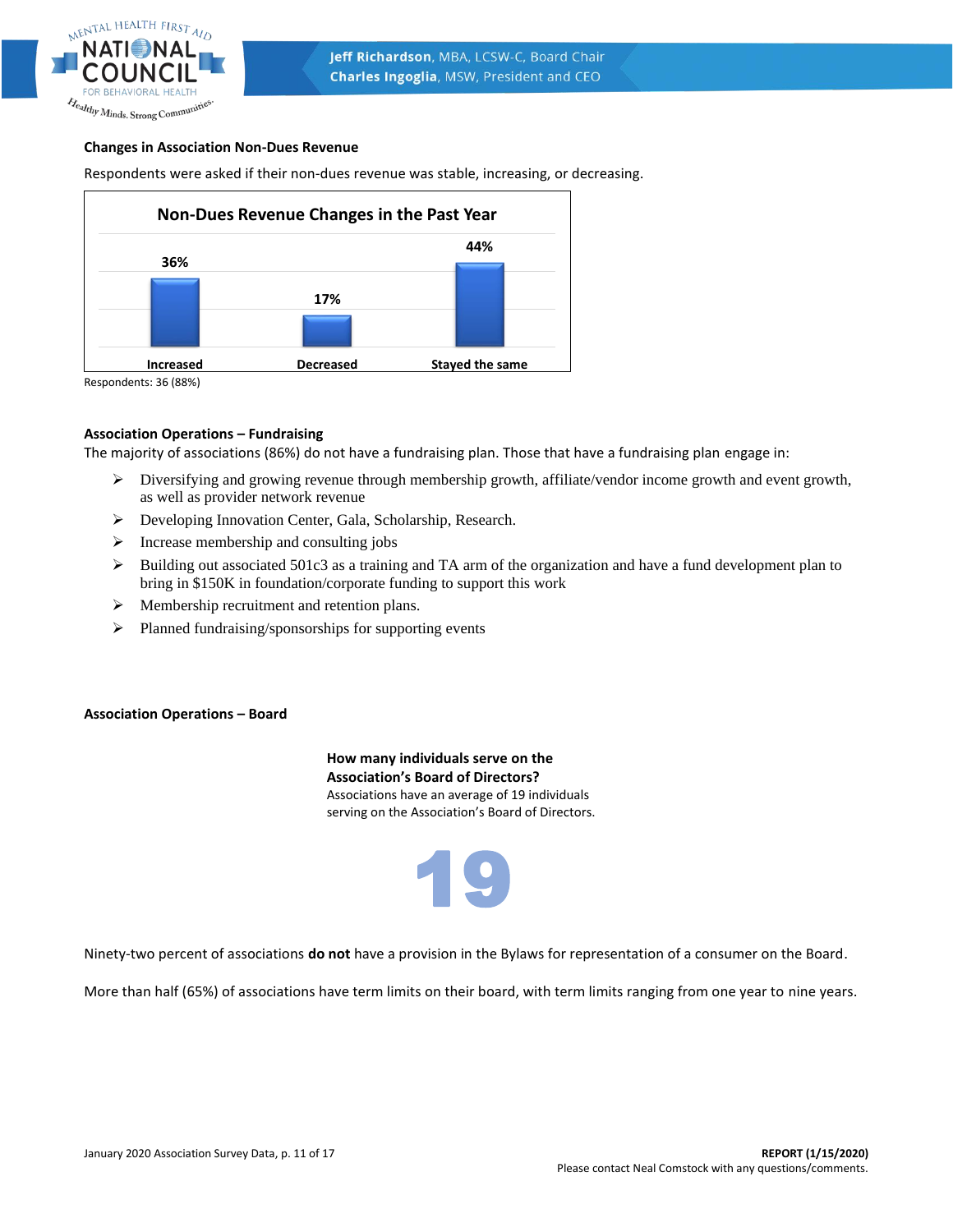

# **PART 3: Association Operations – Policy/Lobbying**

A range of individuals lead policy work at Associations, including the Executive Director, CEO, President, contract lobbyists, policy advocates, Vice President of Public Policy, and Division Directors. An average of two additional staff support policy work.



Respondents: 35 (85%)



Respondents: 35 (85%)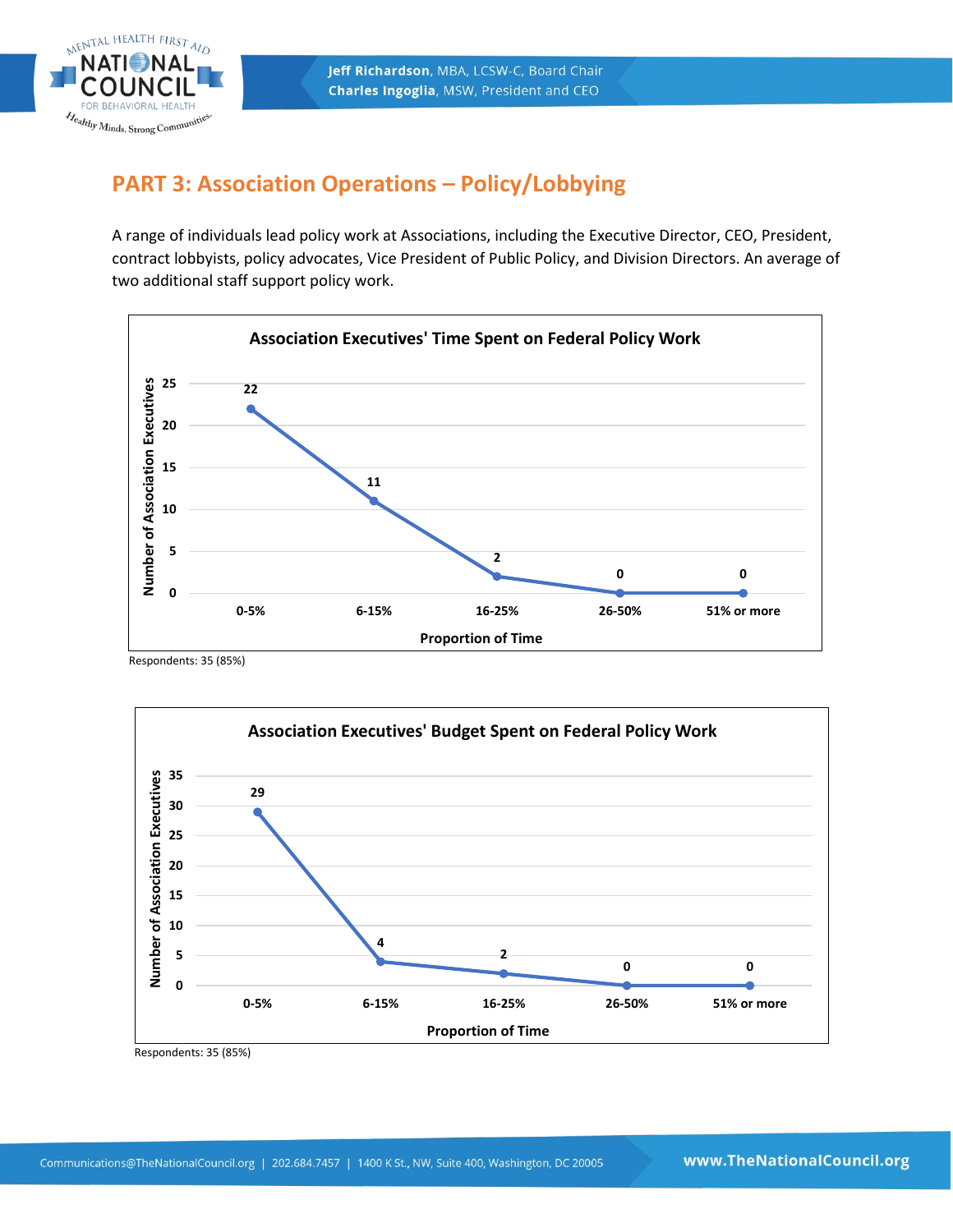





Respondents: 34 (83%)



Respondents: 35 (85%)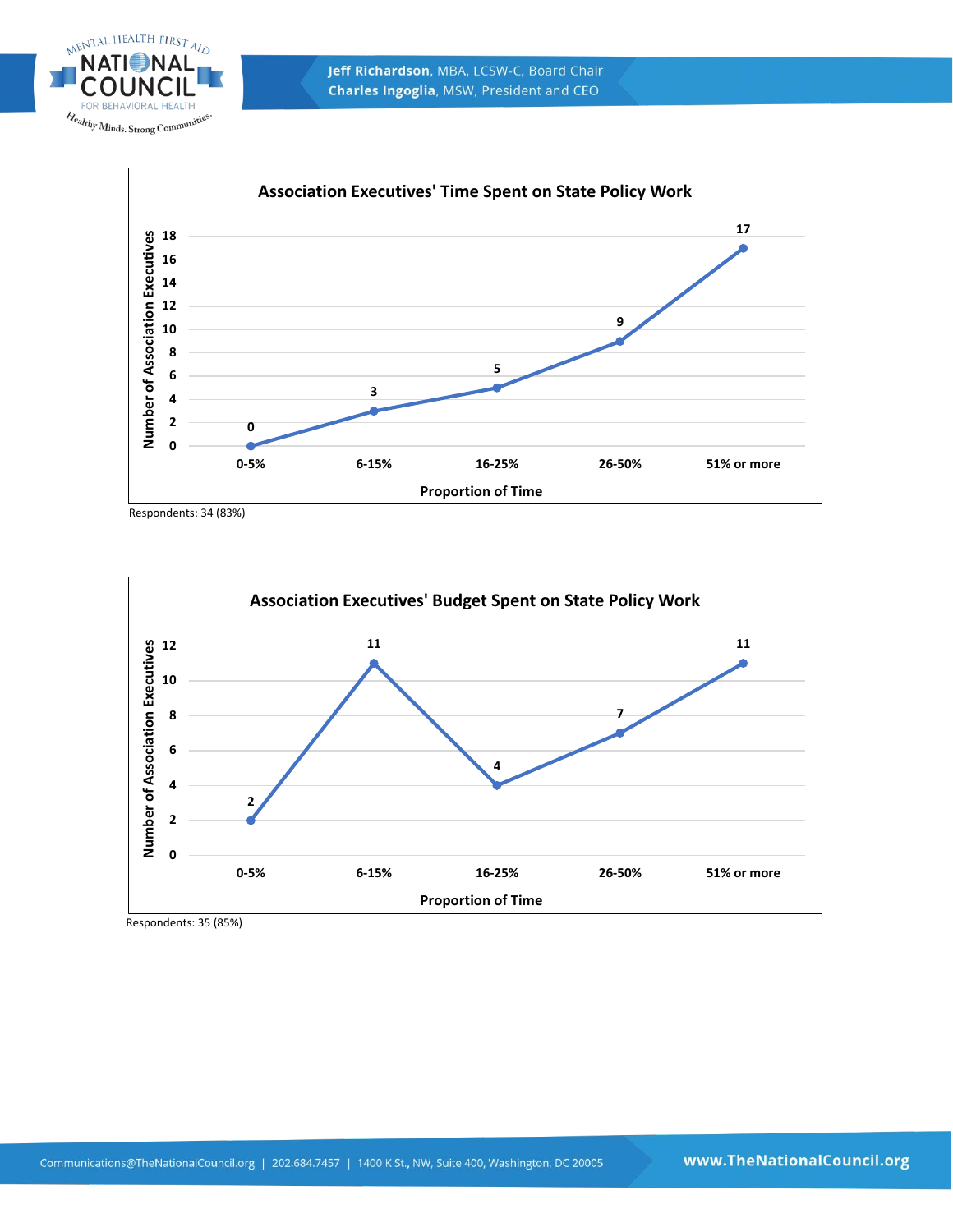



Respondents: 35 (85%)



Respondents: 36 (88%)

# **If you use an external lobbying firm, what is the lobbyists' monthly retainer?**

Based on data from 27 respondents, associations spend an average of **\$4,207** to retain lobbyists each month.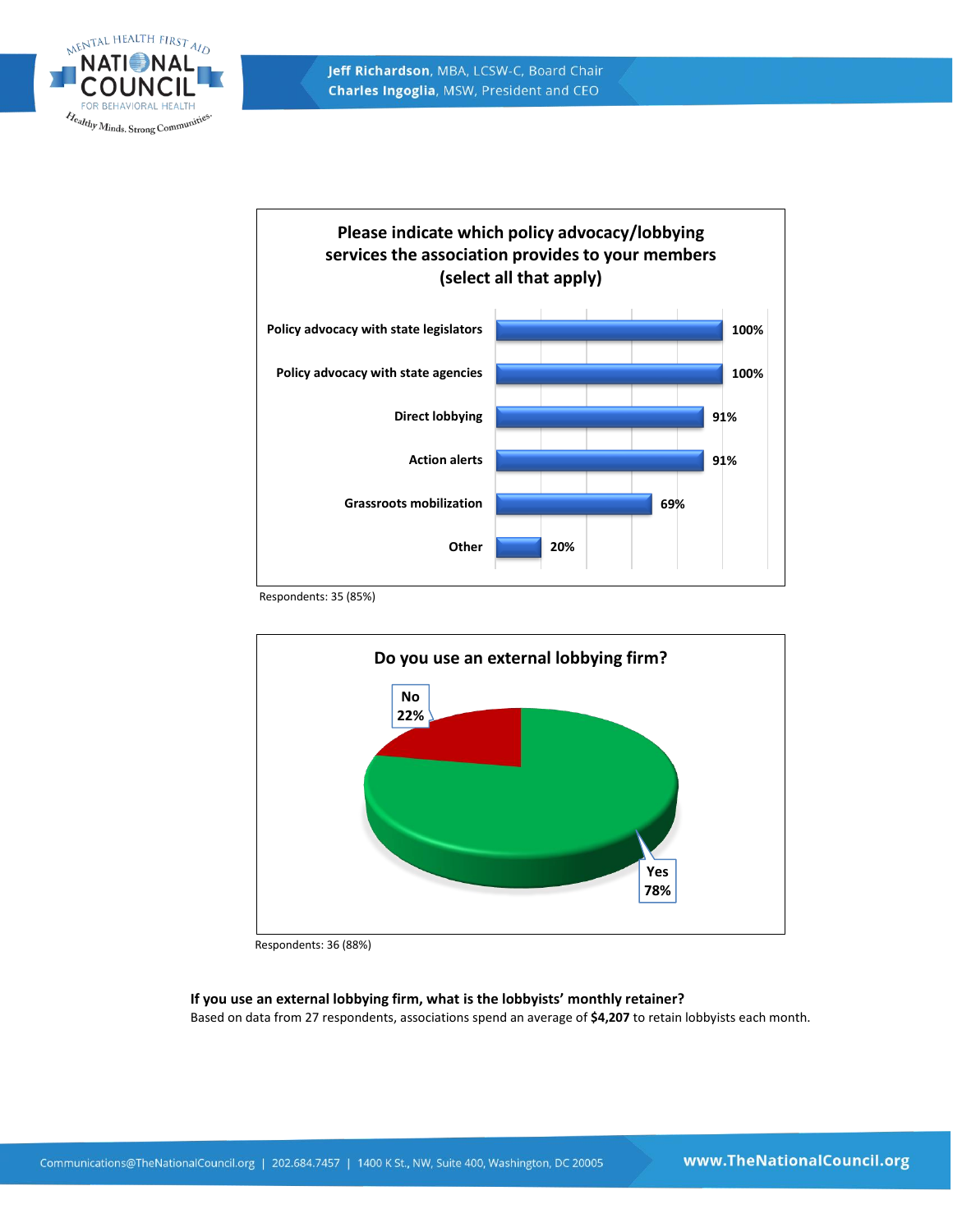

# When asked to describe lobbyists' roles and responsibilities, Association Executives reported that:

| <b>Monthly</b>          | <b>Roles and Responsibilities</b>                                                                                                    |  |
|-------------------------|--------------------------------------------------------------------------------------------------------------------------------------|--|
| retainer                |                                                                                                                                      |  |
|                         | Monitor legislation, facilitate connections, assist with strategy                                                                    |  |
| >\$1,000 per            | Directly lobbies a select number of bills, provides tracking and updates, and updates for members.                                   |  |
| month                   | Our lobbyist, MBI keeps NJPRA appraised of the release of bills, status of bills, arranges meetings with legislators; includes us in |  |
|                         | legislators' events as feasible. They have also supported access to Congressman Pallone for CCBHC-related meetings. MBI              |  |
|                         | supports our association's mission and goals, as reflected in the monthly retainer that they extend to us.                           |  |
|                         | Access and budget                                                                                                                    |  |
|                         | They assist in strategizing, develop relationships with legislators; explain to legislators what our organization wants/needs, and   |  |
|                         | explain to us what obstacles elected officials face and how we may advance of request.                                               |  |
| $$1,000 - $2,500$       | Direct public policy work at legislative & executive branches.                                                                       |  |
| per month               | The lobbyists work with staff and members to determine legislative priorities. Lobbyists may draft bill language or bill             |  |
|                         | amendments. Lobbyists with staff build relationships with elected officials and state agency staff. Lobbyists work with staff to     |  |
|                         | determine strategy for advocacy efforts.                                                                                             |  |
|                         | Year around representation to State Legislature and committees.                                                                      |  |
|                         | Access to legislators, testimony when ED is unavailable, and partnering with other medical associations to further legislation.      |  |
|                         | Work closely with CEO, Government Relations Committee and PAC to establish policy priorities. Provide access to legislative          |  |
|                         | and executive leadership. Communicate progress toward goals to membership                                                            |  |
|                         | The lobbying firm helps us track legislation, participates in strategy discussions, does one-on-one lobbying as needed and           |  |
|                         | communicates with certain legislators based on their relationships.                                                                  |  |
|                         | Represent our interests and coordinate meetings with legislators, support our advocacy efforts, advise on strategy, identify         |  |
|                         | specific individuals to contact, provide guidance on our PAC activities                                                              |  |
| $$2,600 - $5,000$       | Monitor identified legislation, weekly legislative reports, attend monthly association meetings, works with senators                 |  |
| per month               | obtain meetings with key legislators and their staff; governor's office, etc.                                                        |  |
|                         | Set up meetings with legislators and Governor's office, lobby individual legislators on our policy and budget priorities,            |  |
|                         | participate in Legislative committee and assist with one-pagers, provide weekly summary of legislative activities                    |  |
|                         | Direct Lobbying, Committee Meetings, Strategy, Draft Language                                                                        |  |
|                         | representation at the state legislature, assisting with the setting of yearly advocacy goals, co-leads the legislative committee,    |  |
|                         | assists developing day on the hill, weekly legislative report in session and strategy as issues evolve.                              |  |
|                         | Action alerts, updates, schedule meetings, direct lobbying                                                                           |  |
|                         | Direct contact with Governor's office, legislature and state agencies. Services also extend to.NYC government and occasionally       |  |
|                         | other local government.                                                                                                              |  |
| \$5,001 - \$7,500       | Political analysis and tactics, policy analysis and support, access to legislators, local/regional events, media strategies, and     |  |
| per month               | technical assistance.                                                                                                                |  |
|                         | We employ lobbyists for both the city and state. They arrange meetings for us, provide background on elected officials, and          |  |
|                         | keep abreast of changing politics.                                                                                                   |  |
|                         | Daily contact with legislators and state officials; "opening doors" to policy makers; general healthcare consulting                  |  |
| $$7,500 + per$<br>month | Access to legislators; specific lobbying on identified bills; budget items                                                           |  |
|                         | Policy guidance, access to key policy makers, support of policy and funding agenda, briefing FBHA and Advocacy Board of              |  |
|                         | <b>Directors</b>                                                                                                                     |  |
|                         | connection with legislators and executive branch leaders; consultation with association staff on lobbying by association staff       |  |
|                         | and association's grass roots advocacy; information gathering (often gathered via informal or otherwise exclusive sources)           |  |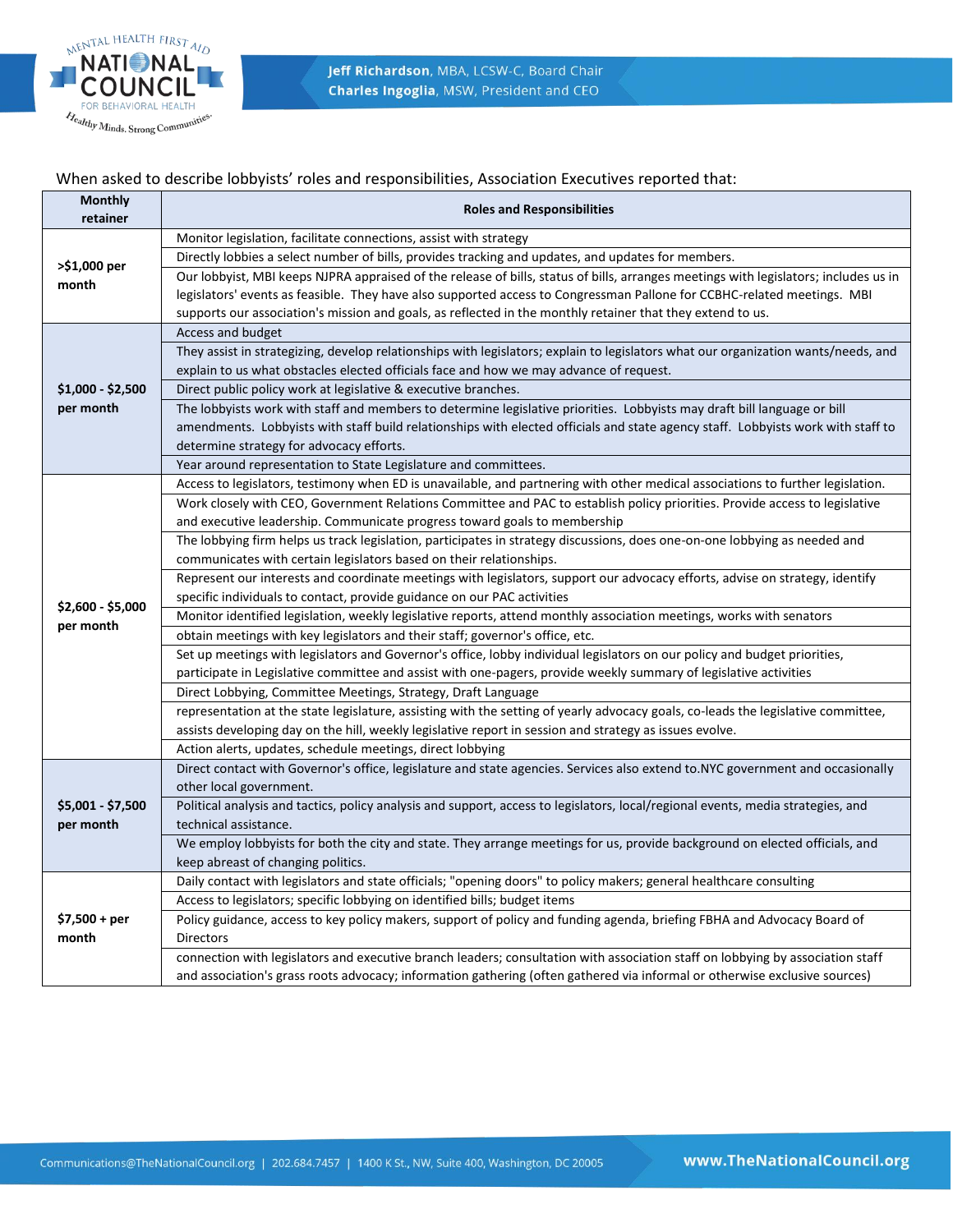

# Association Executives offered the following **best practices for using a lobbyist**:

Be clear about expectations up front; and limit what you ask them to do (i.e., do as much as you can yourself)

Clarity on roles and division of labor and clarifying the priority of the Associations needs as one of many contracted entities for the Lobbyist.

Define role of contract lobbyist

Ease of contact. I speak with our lobbyist all the time, off hours, weekends, texting, etc. I have used other firms where the ease of contact was more limited and it did not work.

Engage your members with the activities that you do with your lobbyist; have them participate in attending committee sessions, submitting testimony and talking to legislators and their staff. This win-win aids members to better understand the legislative process and the legislators understanding of our skills, capacities, challenges, and potential contributions to their districts.

Ensure that the responsibilities and nature of legislative reporting is spelled out in a written agreement. If the lobbyist has other clients - how will conflicts of interest or time demands be handled?

Establish clear expectations; clarify if there are any conflicts in their portfolio of clients and how these will be handled; meet early to discuss legislative agenda; seek regular guidance on policy moves, editorials, etc.; remember they work for you; have them report progress regularly

External lobbyists provide perspective in a broader political landscape and have relationship that extend beyond our sector that help open doors.

Frequent dialogue with lobbyist; knowing when to use the lobbyist to reach out to legislators and policy makers and when to make those connections yourself; regular consultation on lobbying and advocacy approaches.

It's crucial to have a lobbyist with at least an understanding of medical issues if a lobbyist with behavioral health specifically is not available. Too much time is wasted during the session trying to educate the lobbyist otherwise.

Keep engaged, set realistic goals

Lobbyist needs passion for health and human services work, spend a lot of time orienting (most don't have this background), go to many meetings together - starting with leading and then gradually becoming subject matter expert and following their lead in meetings.

Lobbyists are critical to the success of our advocacy work. Our lobbyists track bills and hearings for us, review and submit bill memos, and identify priority legislators and arrange meetings for us. They provide strategic support. We are a small organization operating in a state and city with fast-moving legislatures and budgets. Our lobbyists make our work more efficient and our strategies more effective.

Make sure that a contract lobbyist is giving the organization the required attention. Ours is fine, but some have been known to "log roll" issues or otherwise give short-shrift to clients that pay less.

Make them match the membership of the general assembly; as Missouri shifted politically, we shifted lobbyists

regular meetings, keeping them in the loop and vice versa, share lobbyist among similarly focused associations

Totally depends on the CEO, their abilities, their desire to be actively involved. I want to lead in this space, but this is me.

Understand what, if any, legal and ethical requirements your state has for disclosure and waiving of conflicts of interest between you and other groups contracted with an outside lobbyist.

Weekly policy meetings with lobbyists with staff and membership on phone. Annual public policy retreat. Email alerts and updates to members. Collaborations with other associations and their policy staff and lobbyists.